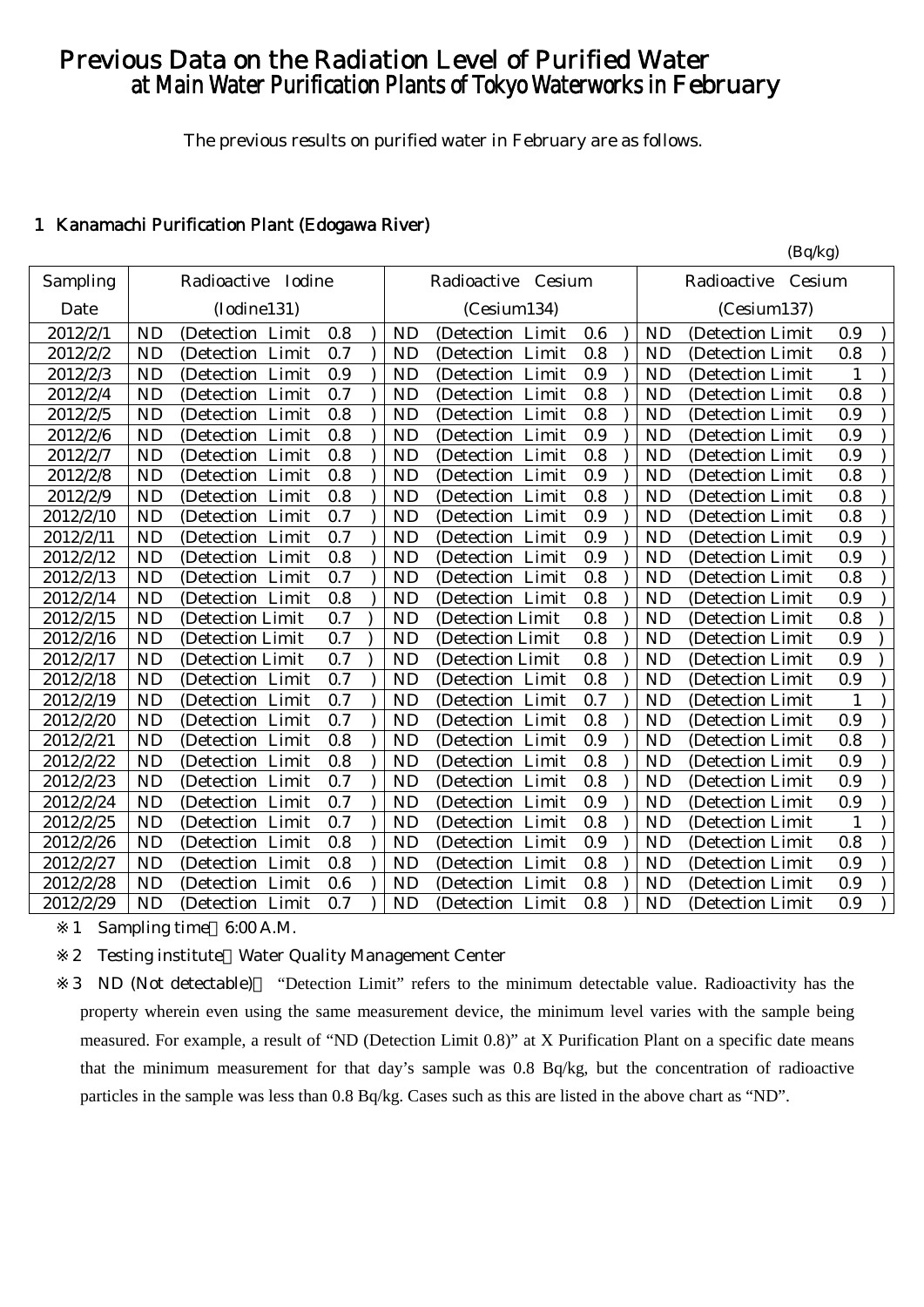# 2 Asaka Purification Plant (Arakawa River)

|           |           |                      |     |           |                    |         |           | (Bq/kg)               |              |
|-----------|-----------|----------------------|-----|-----------|--------------------|---------|-----------|-----------------------|--------------|
| Sampling  |           | Radioactive Iodine   |     |           | Radioactive Cesium |         |           | Radioactive<br>Cesium |              |
| Date      |           | (Iodine131)          |     |           | (Cesium134)        |         |           | (Cesium137)           |              |
| 2012/2/1  | <b>ND</b> | (Detection Limit     | 0.9 | <b>ND</b> | (Detection Limit   | 0.9     | <b>ND</b> | (Detection Limit      | 0.8          |
| 2012/2/2  | <b>ND</b> | Limit<br>(Detection) | 0.8 | <b>ND</b> | (Detection Limit   | 0.8     | <b>ND</b> | (Detection Limit      | 0.9          |
| 2012/2/3  | <b>ND</b> | (Detection Limit     | 0.7 | <b>ND</b> | (Detection Limit   | 0.6     | <b>ND</b> | (Detection Limit      | 0.9          |
| 2012/2/4  | <b>ND</b> | (Detection Limit     | 0.7 | <b>ND</b> | (Detection Limit   | 0.8     | <b>ND</b> | (Detection Limit      | 0.8          |
| 2012/2/5  | <b>ND</b> | (Detection Limit     | 0.7 | <b>ND</b> | (Detection Limit   | 0.8     | <b>ND</b> | (Detection Limit      | 0.9          |
| 2012/2/6  | <b>ND</b> | (Detection Limit     | 0.8 | <b>ND</b> | (Detection Limit   | 1       | <b>ND</b> | (Detection Limit)     | 1            |
| 2012/2/7  | <b>ND</b> | (Detection Limit     | 0.7 | <b>ND</b> | (Detection Limit   | 0.9     | <b>ND</b> | (Detection Limit      | 0.9          |
| 2012/2/8  | <b>ND</b> | (Detection Limit     | 0.7 | <b>ND</b> | (Detection Limit   | 0.8     | <b>ND</b> | (Detection Limit      | 0.7          |
| 2012/2/9  | <b>ND</b> | (Detection Limit     | 0.7 | <b>ND</b> | (Detection Limit   | 0.7     | <b>ND</b> | (Detection Limit      | 0.9          |
| 2012/2/10 | <b>ND</b> | (Detection Limit     | 0.7 | <b>ND</b> | (Detection Limit   | 0.9     | <b>ND</b> | (Detection Limit      | 0.8          |
| 2012/2/11 | <b>ND</b> | (Detection Limit     | 0.8 | <b>ND</b> | (Detection Limit   | 0.9     | <b>ND</b> | (Detection Limit      | 0.9          |
| 2012/2/12 | <b>ND</b> | (Detection Limit     | 0.7 | <b>ND</b> | (Detection Limit   | 0.9     | <b>ND</b> | (Detection Limit)     | 0.9          |
| 2012/2/13 | <b>ND</b> | (Detection Limit     | 0.7 | <b>ND</b> | (Detection Limit   | 0.8     | <b>ND</b> | (Detection Limit      | $\mathbf{1}$ |
| 2012/2/14 | <b>ND</b> | (Detection Limit     | 0.8 | <b>ND</b> | (Detection Limit   | 0.8     | <b>ND</b> | (Detection Limit      | 0.8          |
| 2012/2/15 | <b>ND</b> | (Detection Limit     | 0.7 | <b>ND</b> | (Detection Limit   | 0.8     | <b>ND</b> | (Detection Limit      | 0.8          |
| 2012/2/16 | <b>ND</b> | (Detection Limit     | 0.7 | <b>ND</b> | (Detection Limit   | 0.8     | <b>ND</b> | (Detection Limit      | 0.9          |
| 2012/2/17 | <b>ND</b> | (Detection Limit     | 0.8 | <b>ND</b> | (Detection Limit   | 0.8     | <b>ND</b> | (Detection Limit      | 0.9          |
| 2012/2/18 | <b>ND</b> | (Detection Limit     | 0.7 | <b>ND</b> | (Detection Limit   | 0.8     | <b>ND</b> | (Detection Limit      | 0.8          |
| 2012/2/19 | <b>ND</b> | (Detection Limit     | 0.7 | <b>ND</b> | (Detection Limit   | 0.8     | <b>ND</b> | (Detection Limit      | 0.8          |
| 2012/2/20 | <b>ND</b> | (Detection Limit     | 0.7 | <b>ND</b> | (Detection Limit   | 0.8     | <b>ND</b> | (Detection Limit      | 0.9          |
| 2012/2/21 | <b>ND</b> | (Detection Limit     | 0.8 | <b>ND</b> | (Detection Limit   | 0.7     | <b>ND</b> | (Detection Limit      | 0.9          |
| 2012/2/22 | <b>ND</b> | (Detection Limit     | 0.8 | <b>ND</b> | (Detection Limit   | $0.8\,$ | <b>ND</b> | (Detection Limit      | 0.9          |
| 2012/2/23 | <b>ND</b> | (Detection Limit     | 0.7 | <b>ND</b> | (Detection Limit   | 0.8     | <b>ND</b> | (Detection Limit      | 0.9          |
| 2012/2/24 | <b>ND</b> | (Detection Limit     | 0.7 | <b>ND</b> | (Detection Limit   | 0.7     | <b>ND</b> | (Detection Limit      | $\mathbf{1}$ |
| 2012/2/25 | <b>ND</b> | (Detection Limit     | 0.8 | <b>ND</b> | (Detection Limit   | 0.9     | <b>ND</b> | (Detection Limit      | 0.8          |
| 2012/2/26 | <b>ND</b> | (Detection Limit     | 0.7 | <b>ND</b> | (Detection Limit   | 0.8     | <b>ND</b> | (Detection Limit      | 1            |
| 2012/2/27 | <b>ND</b> | (Detection Limit     | 0.8 | <b>ND</b> | (Detection Limit   | 0.8     | <b>ND</b> | (Detection Limit      | 0.9          |
| 2012/2/28 | <b>ND</b> | (Detection<br>Limit  | 0.8 | <b>ND</b> | (Detection Limit   | 0.7     | <b>ND</b> | (Detection Limit      | 0.9          |
| 2012/2/29 | ND        | (Detection Limit     | 0.7 | <b>ND</b> | (Detection Limit   | 0.8     | <b>ND</b> | (Detection Limit      | $\mathbf{1}$ |

1 Sampling time 6:00 A.M.

2 Testing institute Water Quality Management Center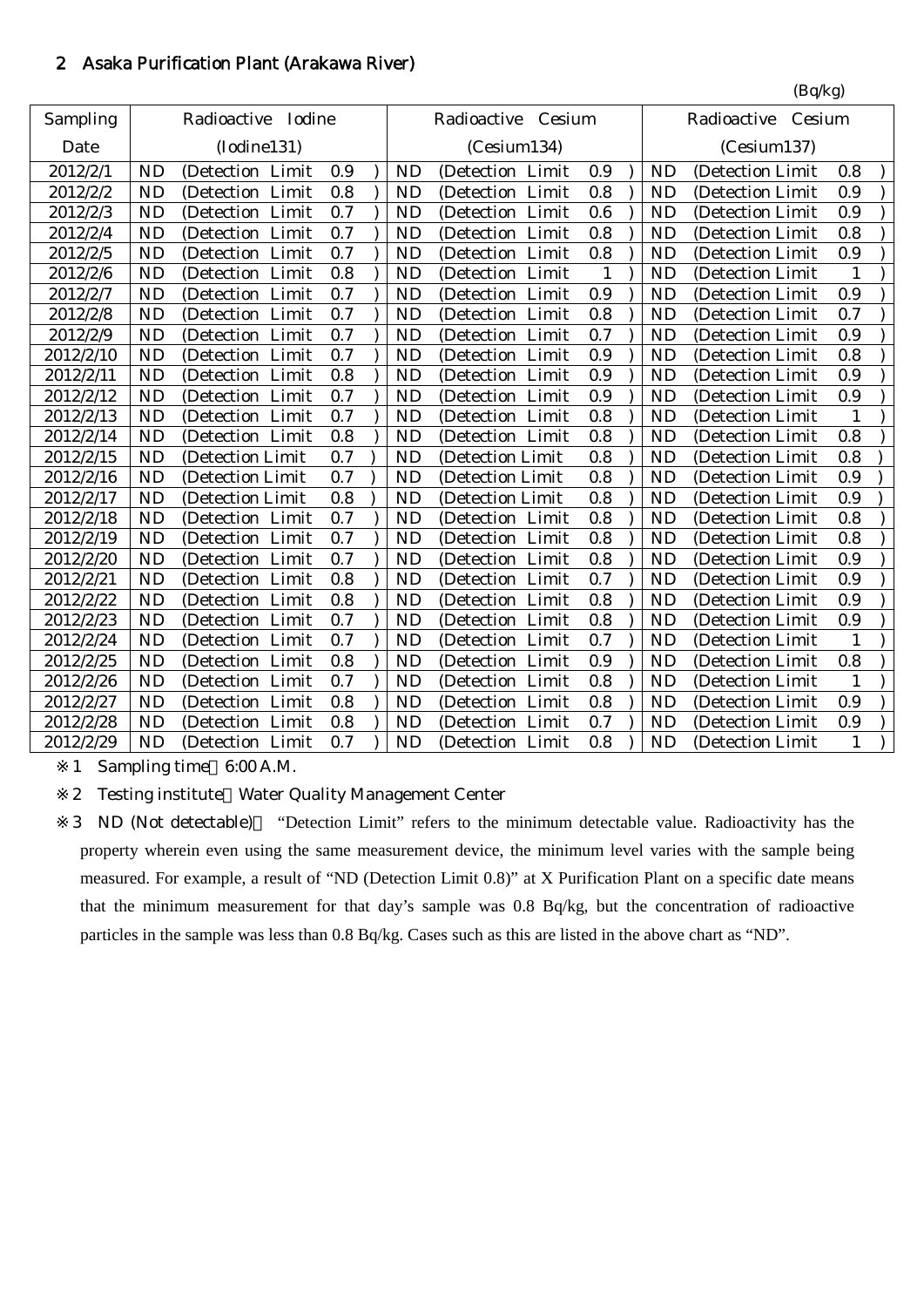# 3 Ozaku Purification Plant (Tamagawa River)

|           |           |                       |     |           |                     |     |           | (Bq/kg)               |     |
|-----------|-----------|-----------------------|-----|-----------|---------------------|-----|-----------|-----------------------|-----|
| Sampling  |           | Radioactive<br>Iodine |     |           | Radioactive Cesium  |     |           | Radioactive<br>Cesium |     |
| Date      |           | (Iodine131)           |     |           | (Cesium134)         |     |           | (Cesium137)           |     |
| 2012/2/1  | <b>ND</b> | (Detection Limit      | 0.8 | <b>ND</b> | (Detection<br>Limit | 0.9 | <b>ND</b> | (Detection Limit      | 0.8 |
| 2012/2/2  | <b>ND</b> | (Detection<br>Limit   | 0.7 | <b>ND</b> | (Detection Limit    | 0.8 | <b>ND</b> | (Detection Limit      | 0.9 |
| 2012/2/3  | <b>ND</b> | (Detection Limit      | 0.8 | <b>ND</b> | (Detection Limit    | 0.8 | <b>ND</b> | (Detection Limit      | 0.8 |
| 2012/2/4  | <b>ND</b> | (Detection Limit      | 0.8 | <b>ND</b> | (Detection Limit    | 0.9 | <b>ND</b> | (Detection Limit      | 0.9 |
| 2012/2/5  | <b>ND</b> | (Detection Limit      | 0.8 | <b>ND</b> | (Detection Limit    | 0.8 | <b>ND</b> | (Detection Limit      | 0.9 |
| 2012/2/6  | <b>ND</b> | (Detection Limit      | 0.8 | <b>ND</b> | (Detection Limit    | 0.8 | <b>ND</b> | (Detection Limit      | 0.8 |
| 2012/2/7  | <b>ND</b> | (Detection Limit      | 0.8 | <b>ND</b> | (Detection Limit    | 0.8 | <b>ND</b> | (Detection Limit      | 0.8 |
| 2012/2/8  | <b>ND</b> | (Detection Limit      | 0.8 | <b>ND</b> | (Detection Limit    | 0.9 | <b>ND</b> | (Detection Limit      | 0.8 |
| 2012/2/9  | <b>ND</b> | (Detection Limit      | 0.8 | <b>ND</b> | (Detection Limit    | 0.8 | <b>ND</b> | (Detection Limit      | 0.8 |
| 2012/2/10 | <b>ND</b> | (Detection<br>Limit   | 0.8 | <b>ND</b> | (Detection Limit    | 0.9 | <b>ND</b> | (Detection Limit      | 0.8 |
| 2012/2/11 | <b>ND</b> | (Detection Limit      | 0.8 | <b>ND</b> | (Detection Limit    | 0.9 | <b>ND</b> | (Detection Limit      | 0.8 |
| 2012/2/12 | <b>ND</b> | (Detection Limit      | 0.8 | <b>ND</b> | (Detection Limit    | 0.7 | <b>ND</b> | (Detection Limit      | 0.9 |
| 2012/2/13 | <b>ND</b> | (Detection<br>Limit   | 0.7 | <b>ND</b> | (Detection Limit    | 0.8 | <b>ND</b> | (Detection Limit      | 1   |
| 2012/2/14 | <b>ND</b> | (Detection Limit      | 0.7 | <b>ND</b> | (Detection Limit    | 0.9 | <b>ND</b> | (Detection Limit      | 0.8 |
| 2012/2/15 | <b>ND</b> | (Detection Limit      | 0.7 | <b>ND</b> | (Detection Limit    | 0.9 | <b>ND</b> | (Detection Limit      | 0.8 |
| 2012/2/16 | <b>ND</b> | (Detection Limit      | 0.7 | <b>ND</b> | (Detection Limit    | 0.8 | <b>ND</b> | (Detection Limit      | 0.8 |
| 2012/2/17 | <b>ND</b> | (Detection Limit      | 0.7 | <b>ND</b> | (Detection Limit    | 0.9 | <b>ND</b> | (Detection Limit      | 1   |
| 2012/2/18 | <b>ND</b> | (Detection Limit      | 0.8 | <b>ND</b> | (Detection Limit    | 0.8 | <b>ND</b> | (Detection Limit      | 0.9 |
| 2012/2/19 | <b>ND</b> | (Detection Limit      | 0.8 | <b>ND</b> | (Detection Limit    | 0.8 | <b>ND</b> | (Detection Limit      | 0.9 |
| 2012/2/20 | <b>ND</b> | (Detection Limit      | 0.8 | <b>ND</b> | (Detection Limit    | 0.8 | <b>ND</b> | (Detection Limit      | 0.8 |
| 2012/2/21 | <b>ND</b> | (Detection Limit      | 0.7 | <b>ND</b> | (Detection Limit    | 0.8 | <b>ND</b> | (Detection Limit      | 0.9 |
| 2012/2/22 | <b>ND</b> | Limit<br>(Detection   | 0.8 | <b>ND</b> | (Detection Limit    | 0.9 | <b>ND</b> | (Detection Limit      | 0.9 |
| 2012/2/23 | <b>ND</b> | (Detection Limit      | 0.7 | <b>ND</b> | (Detection Limit    | 0.9 | <b>ND</b> | (Detection Limit      | 0.9 |
| 2012/2/24 | <b>ND</b> | (Detection Limit      | 0.9 | <b>ND</b> | (Detection Limit    | 1   | <b>ND</b> | (Detection Limit      | 0.9 |
| 2012/2/25 | <b>ND</b> | (Detection Limit      | 0.8 | <b>ND</b> | (Detection Limit    | 0.8 | <b>ND</b> | (Detection Limit      | 0.8 |
| 2012/2/26 | <b>ND</b> | (Detection Limit      | 0.8 | <b>ND</b> | (Detection Limit    | 0.8 | <b>ND</b> | (Detection Limit      | 0.9 |
| 2012/2/27 | <b>ND</b> | (Detection Limit      | 0.8 | <b>ND</b> | (Detection Limit    | 0.8 | <b>ND</b> | (Detection Limit      | 0.8 |
| 2012/2/28 | <b>ND</b> | (Detection Limit      | 0.8 | <b>ND</b> | (Detection Limit    | 0.9 | <b>ND</b> | (Detection Limit      | 0.8 |
| 2012/2/29 | <b>ND</b> | (Detection Limit      | 0.6 | <b>ND</b> | (Detection Limit    | 0.9 | <b>ND</b> | (Detection Limit)     | 0.9 |

1 Sampling time 6:00 A.M.

2 Testing institute Water Quality Management Center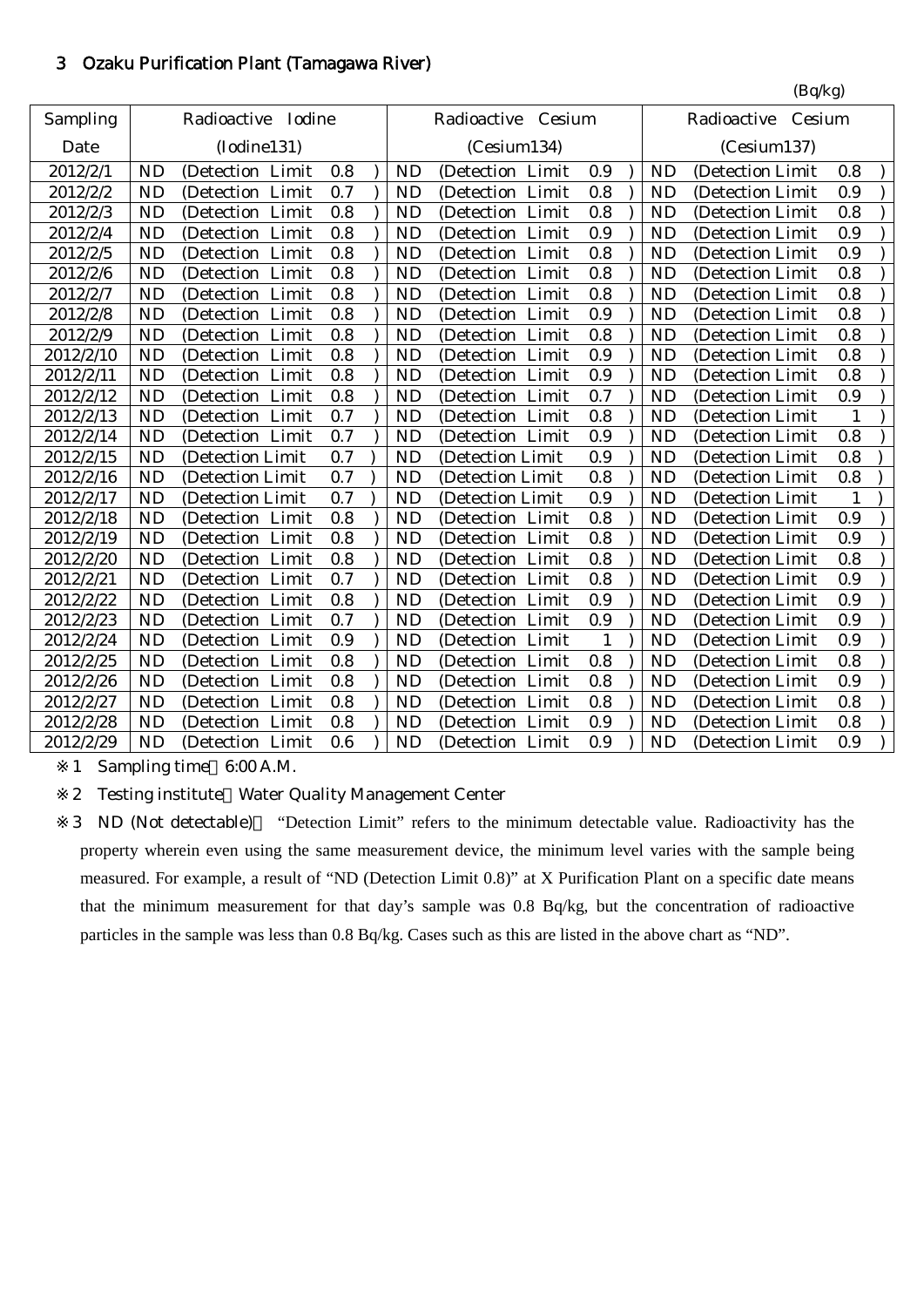# 4 Higashi-murayama Purification Plant (Arakawa River, Tamagawa River)

|           |           |                      |     |           |                      |     |           | (Bq/kg)               |              |
|-----------|-----------|----------------------|-----|-----------|----------------------|-----|-----------|-----------------------|--------------|
| Sampling  |           | Radioactive Iodine   |     |           | Radioactive Cesium   |     |           | Radioactive<br>Cesium |              |
| Date      |           | (Iodine131)          |     |           | (Cesium134)          |     |           | (Cesium137)           |              |
| 2012/2/1  | <b>ND</b> | Limit<br>(Detection) | 0.8 | <b>ND</b> | Limit<br>(Detection) | 0.8 | <b>ND</b> | (Detection Limit      | 0.9          |
| 2012/2/2  | <b>ND</b> | (Detection Limit     | 0.9 | <b>ND</b> | (Detection<br>Limit  | 0.9 | <b>ND</b> | (Detection Limit      | 0.9          |
| 2012/2/3  | <b>ND</b> | (Detection Limit     | 0.8 | <b>ND</b> | (Detection Limit     | 0.9 | <b>ND</b> | (Detection Limit      | 0.8          |
| 2012/2/4  | <b>ND</b> | (Detection Limit     | 0.7 | <b>ND</b> | (Detection Limit     | 0.8 | <b>ND</b> | (Detection Limit      | 0.7          |
| 2012/2/5  | <b>ND</b> | (Detection Limit     | 0.7 | <b>ND</b> | (Detection Limit     | 0.8 | <b>ND</b> | (Detection Limit      | 0.8          |
| 2012/2/6  | <b>ND</b> | (Detection<br>Limit  | 0.7 | <b>ND</b> | (Detection)<br>Limit | 0.8 | <b>ND</b> | (Detection Limit      | 0.9          |
| 2012/2/7  | <b>ND</b> | (Detection Limit     | 0.7 | <b>ND</b> | (Detection Limit     | 0.9 | <b>ND</b> | (Detection Limit      | 0.9          |
| 2012/2/8  | <b>ND</b> | (Detection Limit     | 0.7 | <b>ND</b> | (Detection Limit     | 0.9 | <b>ND</b> | (Detection Limit      | 0.8          |
| 2012/2/9  | <b>ND</b> | (Detection Limit     | 0.7 | <b>ND</b> | (Detection Limit     | 0.7 | <b>ND</b> | (Detection Limit      | $\mathbf{1}$ |
| 2012/2/10 | <b>ND</b> | (Detection Limit     | 0.7 | <b>ND</b> | (Detection Limit     | 0.9 | <b>ND</b> | (Detection Limit      | 0.9          |
| 2012/2/11 | <b>ND</b> | (Detection Limit     | 0.8 | <b>ND</b> | (Detection Limit     | 0.9 | <b>ND</b> | (Detection Limit      | 0.8          |
| 2012/2/12 | <b>ND</b> | (Detection Limit     | 0.8 | <b>ND</b> | (Detection Limit     | 0.8 | <b>ND</b> | (Detection Limit      | 0.8          |
| 2012/2/13 | <b>ND</b> | (Detection Limit     | 0.7 | <b>ND</b> | (Detection Limit     | 0.9 | <b>ND</b> | (Detection Limit      | 0.9          |
| 2012/2/14 | <b>ND</b> | (Detection Limit     | 0.6 | <b>ND</b> | (Detection Limit     | 0.8 | <b>ND</b> | (Detection Limit      | 0.9          |
| 2012/2/15 | <b>ND</b> | (Detection Limit     | 0.8 | <b>ND</b> | (Detection Limit     | 0.9 | <b>ND</b> | (Detection Limit      | 0.8          |
| 2012/2/16 | <b>ND</b> | (Detection Limit     | 0.8 | <b>ND</b> | (Detection Limit     | 0.8 | <b>ND</b> | (Detection Limit      | 0.9          |
| 2012/2/17 | <b>ND</b> | (Detection Limit     | 0.8 | <b>ND</b> | (Detection Limit     | 0.8 | <b>ND</b> | (Detection Limit      | 0.9          |
| 2012/2/18 | <b>ND</b> | (Detection Limit     | 0.8 | <b>ND</b> | (Detection Limit     | 0.7 | <b>ND</b> | (Detection Limit      | 0.9          |
| 2012/2/19 | <b>ND</b> | (Detection Limit     | 0.7 | <b>ND</b> | (Detection Limit     | 0.9 | <b>ND</b> | (Detection Limit      | 0.9          |
| 2012/2/20 | <b>ND</b> | (Detection Limit     | 0.9 | <b>ND</b> | (Detection Limit     | 0.7 | <b>ND</b> | (Detection Limit      | 0.9          |
| 2012/2/21 | <b>ND</b> | Limit<br>(Detection  | 0.7 | <b>ND</b> | Limit<br>(Detection  | 0.8 | <b>ND</b> | (Detection Limit      | 0.9          |
| 2012/2/22 | <b>ND</b> | Limit<br>(Detection) | 0.8 | <b>ND</b> | Limit<br>(Detection) | 0.8 | <b>ND</b> | (Detection Limit      | 0.9          |
| 2012/2/23 | <b>ND</b> | (Detection<br>Limit  | 0.7 | <b>ND</b> | (Detection<br>Limit  | 0.7 | <b>ND</b> | (Detection Limit      | 0.6          |
| 2012/2/24 | <b>ND</b> | Limit<br>(Detection  | 0.8 | <b>ND</b> | Limit<br>(Detection  | 0.7 | <b>ND</b> | (Detection Limit      | 0.9          |
| 2012/2/25 | <b>ND</b> | (Detection<br>Limit  | 0.9 | <b>ND</b> | (Detection<br>Limit  | 0.9 | <b>ND</b> | (Detection Limit      | 1            |
| 2012/2/26 | <b>ND</b> | (Detection<br>Limit  | 0.7 | <b>ND</b> | (Detection Limit     | 0.8 | <b>ND</b> | (Detection Limit      | 0.9          |
| 2012/2/27 | <b>ND</b> | (Detection Limit     | 0.7 | <b>ND</b> | (Detection Limit     | 0.9 | <b>ND</b> | (Detection Limit      | 1            |
| 2012/2/28 | <b>ND</b> | Limit<br>(Detection) | 0.7 | <b>ND</b> | Limit<br>(Detection  | 0.8 | <b>ND</b> | (Detection Limit      | 0.9          |
| 2012/2/29 | <b>ND</b> | (Detection Limit     | 0.8 | <b>ND</b> | (Detection Limit     | 0.9 | <b>ND</b> | (Detection Limit      | 0.9          |

1 Sampling time 6:00 A.M.

2 Testing institute Water Quality Management Center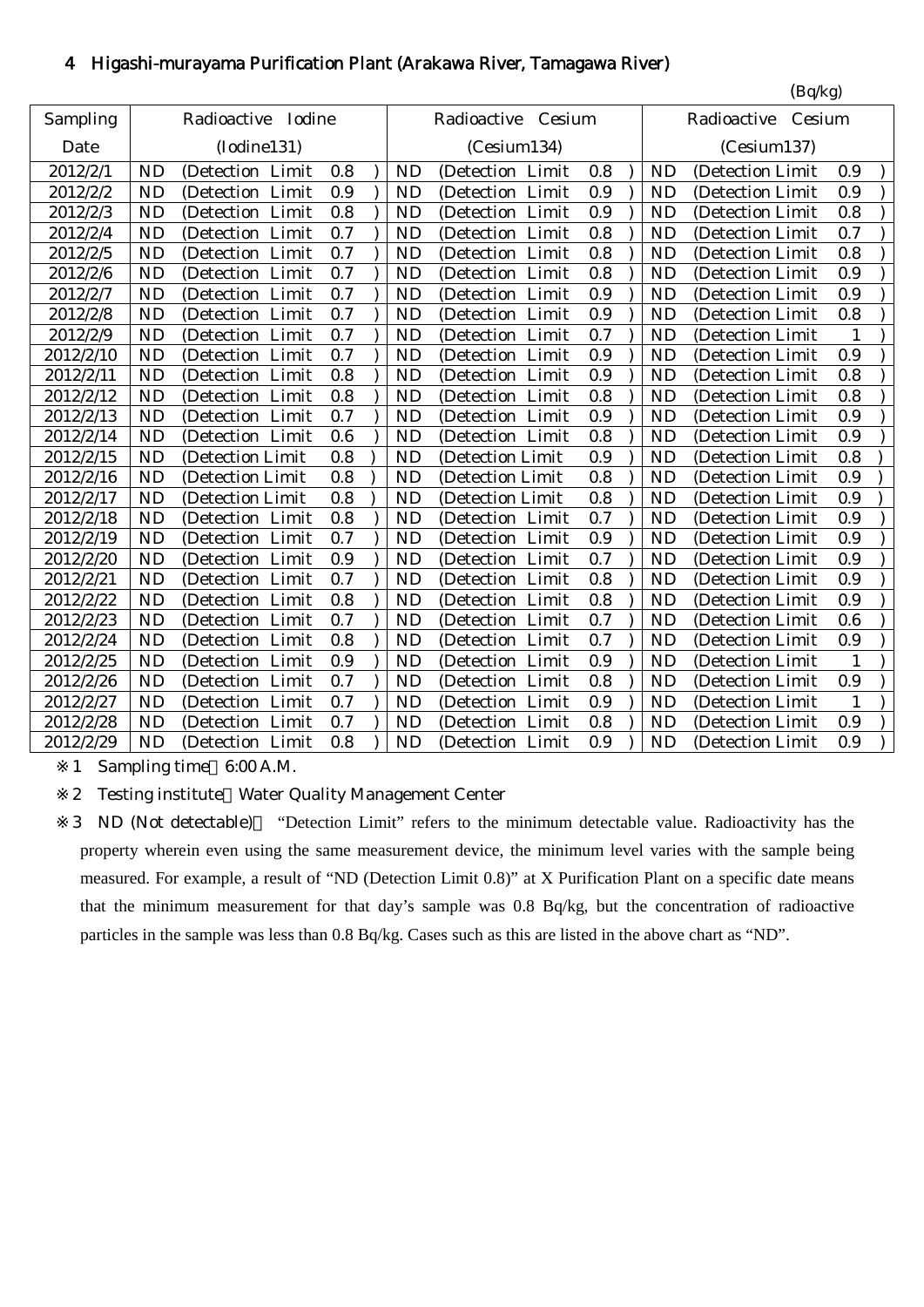## 5 Nagasawa Purification Plant (Sagamigawa River)

|           |                |                     |     |                            |                    |              |  |           | (Bq/kg)            |              |  |
|-----------|----------------|---------------------|-----|----------------------------|--------------------|--------------|--|-----------|--------------------|--------------|--|
| Sampling  |                | Radioactive Iodine  |     |                            | Radioactive Cesium |              |  |           | Radioactive Cesium |              |  |
| Date      |                | (Iodine131)         |     | (Cesium134)<br>(Cesium137) |                    |              |  |           |                    |              |  |
| 2012/2/1  | <b>ND</b>      | (Detection Limit    | 0.8 | <b>ND</b>                  | (Detection Limit   | 0.8          |  | <b>ND</b> | (Detection Limit   | 0.9          |  |
| 2012/2/2  | <b>ND</b>      | Limit<br>(Detection | 0.8 | <b>ND</b>                  | (Detection Limit   | 0.8          |  | <b>ND</b> | (Detection Limit   | 0.9          |  |
| 2012/2/3  | <b>ND</b>      | (Detection<br>Limit | 0.7 | <b>ND</b>                  | (Detection Limit   | 0.7          |  | <b>ND</b> | (Detection Limit   | 0.9          |  |
| 2012/2/4  | <b>ND</b>      | (Detection Limit    | 0.8 | <b>ND</b>                  | (Detection Limit   | 0.8          |  | <b>ND</b> | (Detection Limit   | 0.7          |  |
| 2012/2/5  | <b>ND</b>      | (Detection Limit    | 0.8 | <b>ND</b>                  | (Detection Limit   | 0.8          |  | <b>ND</b> | (Detection Limit   | 1            |  |
| 2012/2/6  | <b>ND</b>      | (Detection Limit    | 0.8 | <b>ND</b>                  | (Detection Limit   | 0.9          |  | <b>ND</b> | (Detection Limit   | 0.9          |  |
| 2012/2/7  | <b>ND</b>      | (Detection Limit    | 0.8 | <b>ND</b>                  | (Detection Limit   | $\mathbf{1}$ |  | <b>ND</b> | (Detection Limit   | 0.9          |  |
| 2012/2/8  | <b>ND</b>      | (Detection Limit    | 0.8 | <b>ND</b>                  | (Detection Limit   | 0.8          |  | <b>ND</b> | (Detection Limit   | 0.8          |  |
| 2012/2/9  | N <sub>D</sub> | (Detection Limit    | 0.8 | <b>ND</b>                  | (Detection Limit   | 0.8          |  | <b>ND</b> | (Detection Limit   | 0.8          |  |
| 2012/2/10 | <b>ND</b>      | (Detection Limit    | 0.8 | <b>ND</b>                  | (Detection Limit   | 0.8          |  | <b>ND</b> | (Detection Limit   | 0.9          |  |
| 2012/2/11 | <b>ND</b>      | (Detection Limit    | 0.7 | <b>ND</b>                  | (Detection Limit   | 0.8          |  | <b>ND</b> | (Detection Limit   | 0.9          |  |
| 2012/2/12 | <b>ND</b>      | (Detection Limit    | 0.7 | <b>ND</b>                  | (Detection Limit   | $0.8\,$      |  | <b>ND</b> | (Detection Limit   | 0.9          |  |
| 2012/2/13 | <b>ND</b>      | (Detection Limit    | 0.9 | <b>ND</b>                  | (Detection Limit   | 0.8          |  | <b>ND</b> | (Detection Limit   | 0.8          |  |
| 2012/2/14 | <b>ND</b>      | (Detection Limit    | 0.7 | <b>ND</b>                  | (Detection Limit   | 0.9          |  | <b>ND</b> | (Detection Limit   | 0.8          |  |
| 2012/2/15 | <b>ND</b>      | (Detection Limit    | 0.7 | <b>ND</b>                  | (Detection Limit   | 0.9          |  | <b>ND</b> | (Detection Limit   | 0.9          |  |
| 2012/2/16 | <b>ND</b>      | (Detection Limit    | 0.7 | <b>ND</b>                  | (Detection Limit   | 0.9          |  | <b>ND</b> | (Detection Limit   | 0.9          |  |
| 2012/2/17 | <b>ND</b>      | (Detection Limit    | 0.8 | <b>ND</b>                  | (Detection Limit   | 0.8          |  | <b>ND</b> | (Detection Limit   | 0.8          |  |
| 2012/2/18 | <b>ND</b>      | (Detection Limit    | 0.7 | <b>ND</b>                  | (Detection Limit   | 0.8          |  | <b>ND</b> | (Detection Limit   | 0.9          |  |
| 2012/2/19 | <b>ND</b>      | (Detection Limit    | 0.7 | <b>ND</b>                  | (Detection Limit   | 0.8          |  | <b>ND</b> | (Detection Limit   | 0.9          |  |
| 2012/2/20 | <b>ND</b>      | (Detection Limit    | 0.7 | <b>ND</b>                  | (Detection Limit   | 0.7          |  | <b>ND</b> | (Detection Limit   | $\mathbf{1}$ |  |
| 2012/2/21 | <b>ND</b>      | (Detection Limit    | 0.7 | <b>ND</b>                  | (Detection Limit   | 0.9          |  | <b>ND</b> | (Detection Limit)  | 0.9          |  |
| 2012/2/22 | <b>ND</b>      | Limit<br>(Detection | 0.8 | <b>ND</b>                  | (Detection Limit   | 0.8          |  | <b>ND</b> | (Detection Limit   | 0.8          |  |
| 2012/2/23 | <b>ND</b>      | (Detection Limit    | 0.6 | <b>ND</b>                  | (Detection Limit   | 0.6          |  | <b>ND</b> | (Detection Limit   | 0.6          |  |
| 2012/2/24 | <b>ND</b>      | (Detection Limit    | 0.7 | <b>ND</b>                  | (Detection Limit   | 0.9          |  | <b>ND</b> | (Detection Limit   | 0.8          |  |
| 2012/2/25 | <b>ND</b>      | (Detection<br>Limit | 0.8 | <b>ND</b>                  | (Detection Limit   | 0.8          |  | <b>ND</b> | (Detection Limit   | 0.9          |  |
| 2012/2/26 | <b>ND</b>      | (Detection Limit    | 0.7 | <b>ND</b>                  | (Detection Limit   | 0.9          |  | <b>ND</b> | (Detection Limit   | 0.8          |  |
| 2012/2/27 | <b>ND</b>      | (Detection Limit    | 0.6 | <b>ND</b>                  | (Detection Limit   | 0.8          |  | <b>ND</b> | (Detection Limit   | 0.8          |  |
| 2012/2/28 | <b>ND</b>      | (Detection Limit    | 0.7 | <b>ND</b>                  | (Detection Limit   | 0.9          |  | <b>ND</b> | (Detection Limit   | 0.9          |  |
| 2012/2/29 | <b>ND</b>      | (Detection Limit    | 0.7 | <b>ND</b>                  | (Detection Limit   | 0.8          |  | <b>ND</b> | (Detection Limit)  | 0.8          |  |

1 Sampling time 6:00 A.M.

2 Testing institute Water Quality Management Center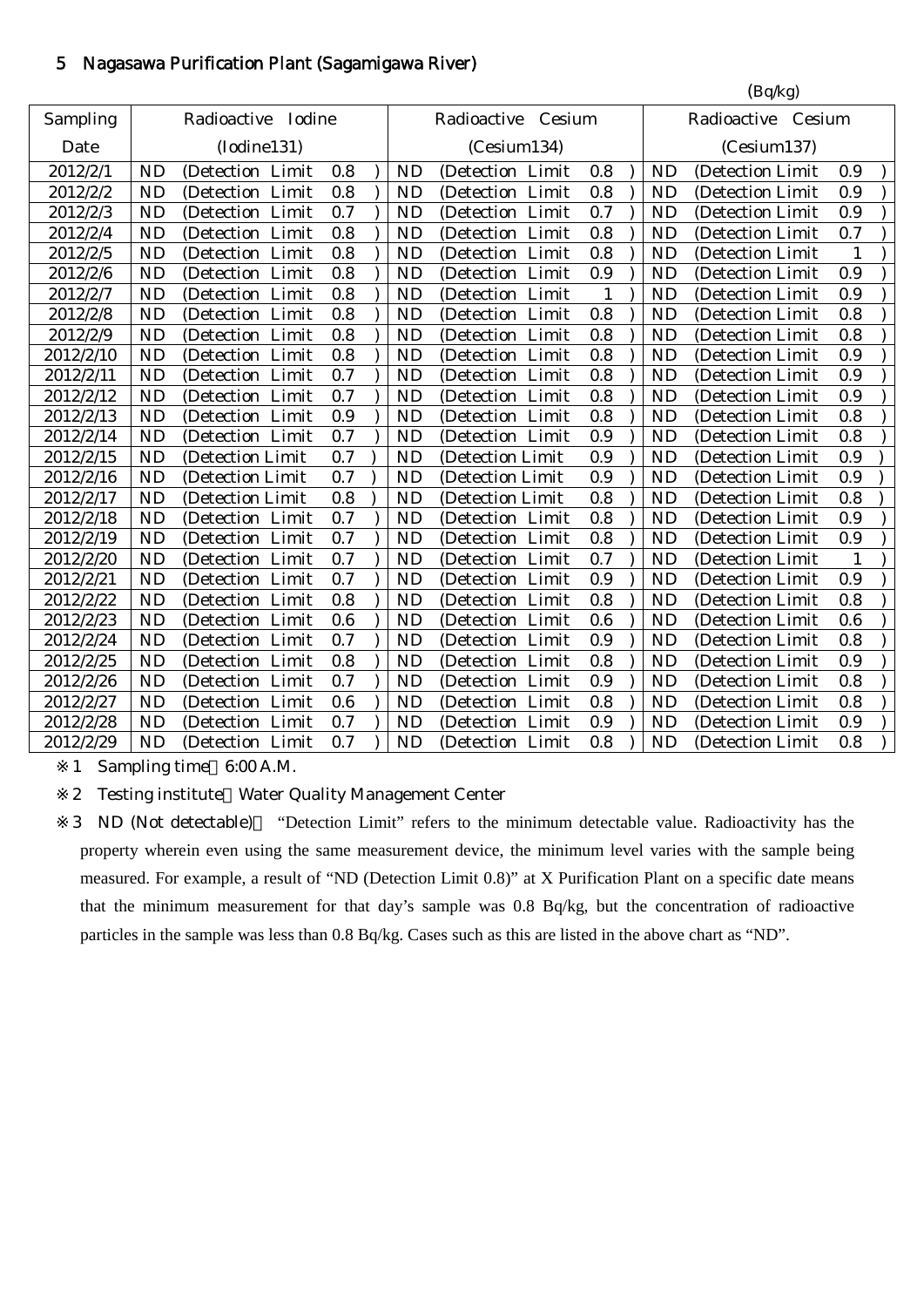#### 6 Sakai Purification Plant (Tamagawa River)

|           |    |                       |     |    |                    |     |    | (Bq/kg)               |     |
|-----------|----|-----------------------|-----|----|--------------------|-----|----|-----------------------|-----|
| Sampling  |    | Radioactive Iodine    |     |    | Radioactive Cesium |     |    | Radioactive Cesium    |     |
| Date      |    | Iodine 131            |     |    | Cesium 134         |     |    | Cesium 137            |     |
| 2012/2/1  | ND | (Detection Limit 0.7) |     | ND | (Detection Limit)  | 0.8 | ND | (Detection Limit 0.9) |     |
| 2012/2/8  | ND | (Detection Limit 0.7) |     | ND | (Detection Limit)  | 0.7 | ND | (Detection Limit 0.7) |     |
| 2012/2/15 | ND | (Detection Limit)     | 0.7 | ND | (Detection Limit)  | 0.8 | ND | (Detection Limit)     | 0.6 |
| 2012/2/22 | ND | (Detection Limit)     | 0.8 | ND | (Detection Limit)  | 0.8 | ND | (Detection Limit 0.9) |     |

1 Sampling time 9:00 A.M.

2 Testing institute Water Quality Management Center

3 ND (Not detectable) "Detection Limit" refers to the minimum detectable value. Radioactivity has the property wherein even using the same measurement device, the minimum level varies with the sample being measured. For example, a result of "ND (Detection Limit 0.8)" at X Purification Plant on a specific date means that the minimum measurement for that day's sample was 0.8 Bq/kg, but the concentration of radioactive particles in the sample was less than 0.8 Bq/kg. Cases such as this are listed in the above chart as "ND".

## 7 Kinuta Purification Plant (Tamagawa River)

| (Bq/kg)         |    |                       |     |  |           |                    |         |           |                           |     |  |
|-----------------|----|-----------------------|-----|--|-----------|--------------------|---------|-----------|---------------------------|-----|--|
| <b>Sampling</b> |    | Radioactive Iodine    |     |  |           | Radioactive Cesium |         |           | <b>Radioactive Cesium</b> |     |  |
| Date            |    | Iodine 131            |     |  |           | Cesium 134         |         |           | Cesium 137                |     |  |
| 2012/2/2        | ND | (Detection Limit 0.7) |     |  | <b>ND</b> | (Detection Limit)  | $0.8\,$ | <b>ND</b> | (Detection Limit 0.7)     |     |  |
| 2012/2/9        | ND | (Detection Limit 0.7) |     |  | ND.       | (Detection Limit)  | 0.8     | ND        | (Detection Limit)         | 0.8 |  |
| 2012/2/16       | ND | (Detection Limit 0.8) |     |  | ND.       | (Detection Limit)  | 0.8     | ND        | (Detection Limit)         |     |  |
| 2012/2/23       | ND | (Detection Limit)     | 0.7 |  | ND        | (Detection Limit)  | 0.8     | ND        | (Detection Limit)         | 0.8 |  |

1 Sampling time 9:00 A.M.

2 Testing institute Water Quality Management Center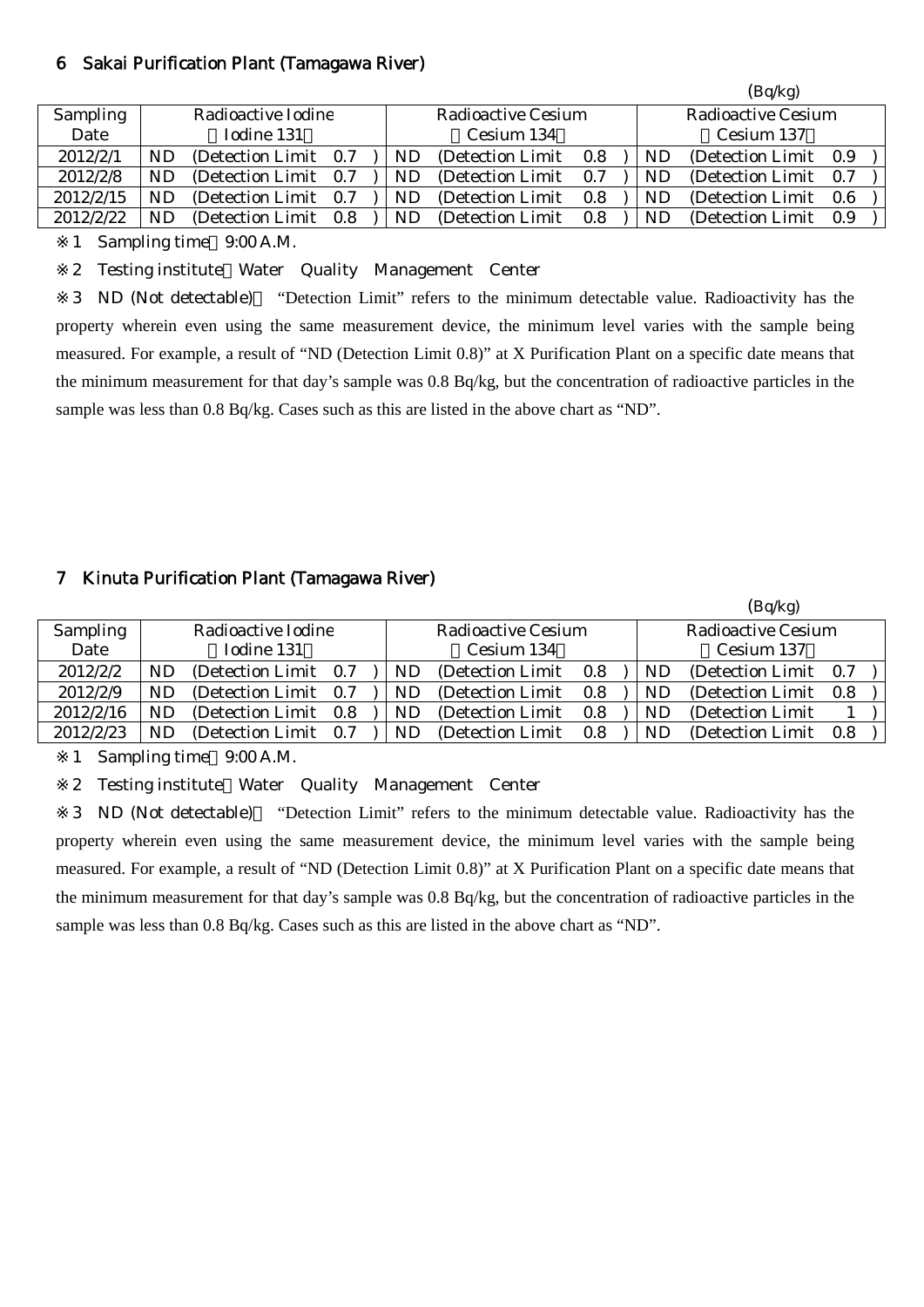#### 8 Kinutashimo Purification Plant (Tamagawa River)

|           |    |                       |     |    |                    |     | (Bq/kg) |                       |     |  |  |
|-----------|----|-----------------------|-----|----|--------------------|-----|---------|-----------------------|-----|--|--|
| Sampling  |    | Radioactive Iodine    |     |    | Radioactive Cesium |     |         | Radioactive Cesium    |     |  |  |
| Date      |    | Iodine 131            |     |    | Cesium 134         |     |         | Cesium 137            |     |  |  |
| 2012/2/3  | ND | (Detection Limit 0.9) |     | ND | (Detection Limit)  | 0.8 | ND      | (Detection Limit 0.9) |     |  |  |
| 2012/2/10 | NĽ | (Detection Limit 0.7) |     | ND | (Detection Limit)  | 0.7 | ND      | (Detection Limit)     | 0.8 |  |  |
| 2012/2/17 | ND | (Detection Limit)     | 0.9 | ND | (Detection Limit)  | 0.9 | ND      | (Detection Limit)     | 0.9 |  |  |
| 2012/2/24 | ND | (Detection Limit)     | 0.7 | ND | (Detection Limit)  | 0.7 | ND      | (Detection Limit)     | 0.9 |  |  |

1 Sampling time 9:00 A.M.

2 Testing institute Water Quality Management Center

3 ND (Not detectable) "Detection Limit" refers to the minimum detectable value. Radioactivity has the property wherein even using the same measurement device, the minimum level varies with the sample being measured. For example, a result of "ND (Detection Limit 0.8)" at X Purification Plant on a specific date means that the minimum measurement for that day's sample was 0.8 Bq/kg, but the concentration of radioactive particles in the sample was less than 0.8 Bq/kg. Cases such as this are listed in the above chart as "ND".

## 9 Misato Purification Plant (Edogawa River)

|                 |     |                       |  |    |                    |     |           | (Bq/kg)            |         |  |
|-----------------|-----|-----------------------|--|----|--------------------|-----|-----------|--------------------|---------|--|
| <b>Sampling</b> |     | Radioactive Iodine    |  |    | Radioactive Cesium |     |           | Radioactive Cesium |         |  |
| Date            |     | Iodine 131            |  |    | Cesium 134         |     |           | Cesium 137         |         |  |
| 2012/2/6        | ND  | (Detection Limit 0.7) |  | ND | (Detection Limit)  | 0.8 | ND        | (Detection Limit)  | $0.6\,$ |  |
| 2012/2/13       | ND  | (Detection Limit 0.6) |  | ND | (Detection Limit)  | 0.8 | ND        | (Detection Limit)  | 0.8     |  |
| 2012/2/20       | ND  | (Detection Limit 0.7) |  | ND | (Detection Limit)  | 0.9 | <b>ND</b> | (Detection Limit)  |         |  |
| 2012/2/27       | ND. | (Detection Limit 0.6) |  | ND | (Detection Limit)  | 0.8 | ND        | (Detection Limit)  | 0.8     |  |
|                 |     |                       |  |    |                    |     |           |                    |         |  |

1 Sampling time 9:00 A.M.

2 Testing institute Water Quality Management Center